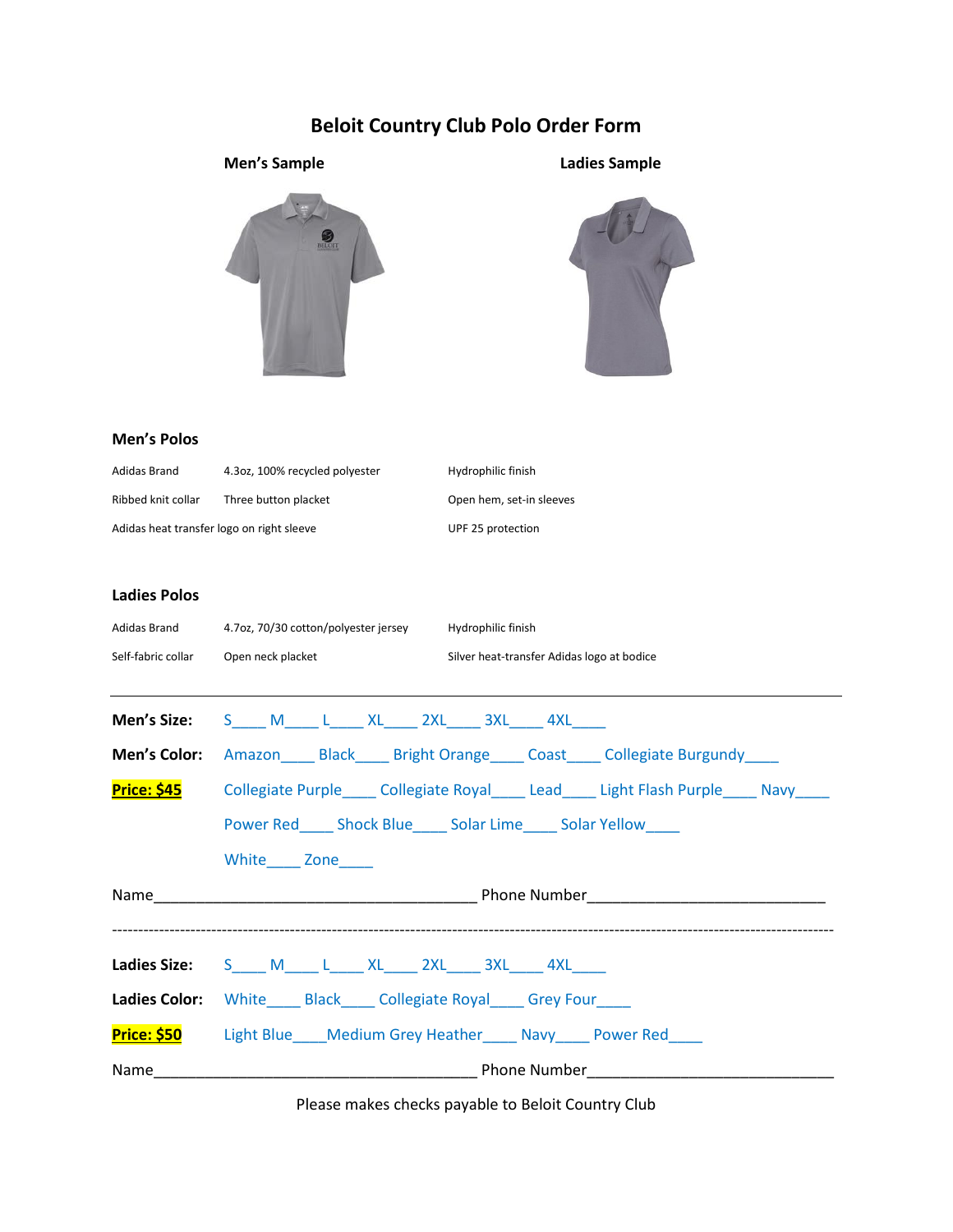# **Beloit Country Club Men's Polos**

#### **Mens polos**